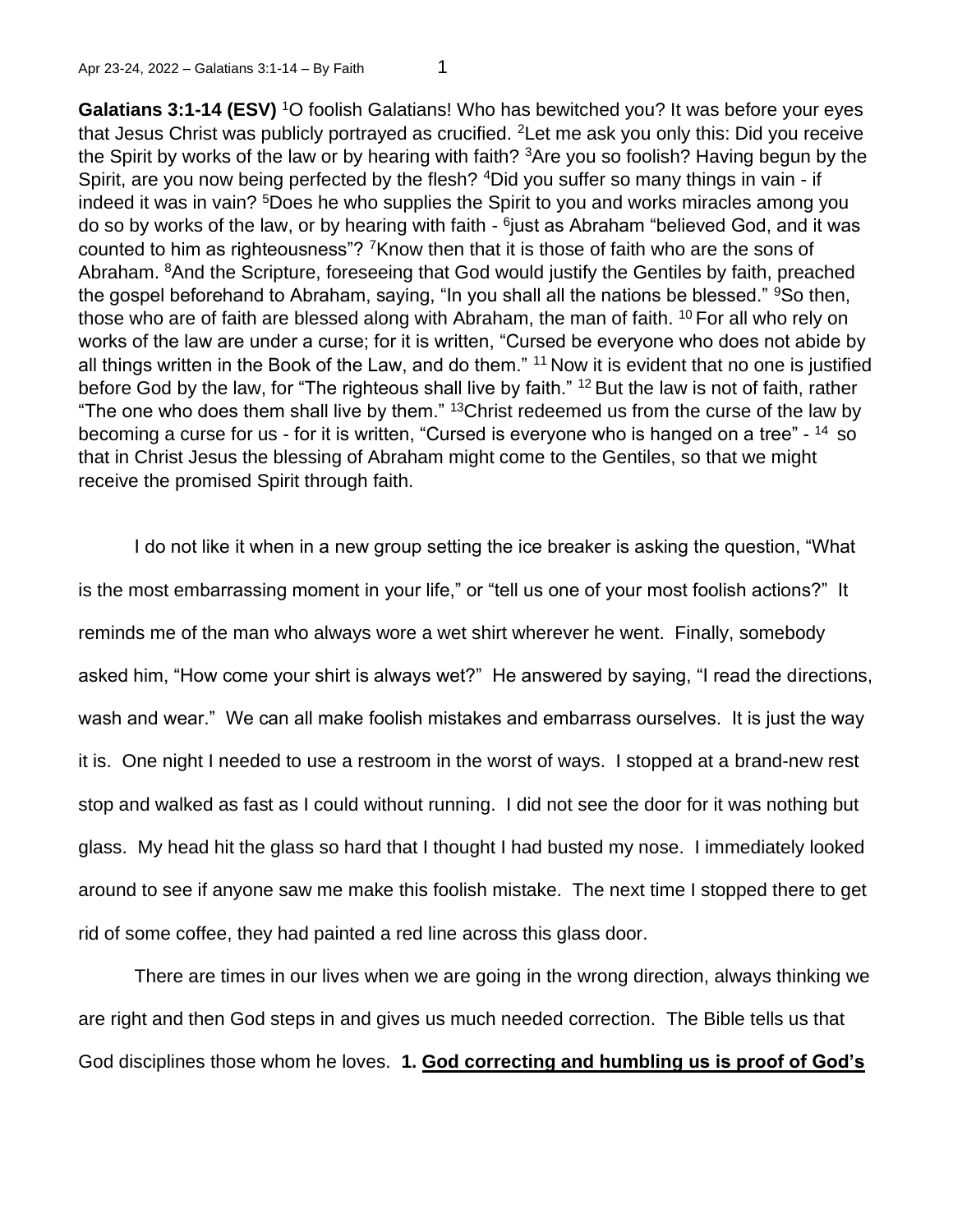**love.** Sometimes it is the wise blunt words of a friend that stops us in our tracks before we hit the window and do more foolish things. Yes, we can all play the role of a fool.

Out of a heart of love for the believers that Paul was writing to he gets really blunt and says, "O foolish Galatians." "Who has bewitched you?" Or it could be asked, "Who has cast an evil spell on you?" The pure Gospel of our Lord Jesus Christ was being sabotaged by false teachers called the Judaizers, also called the Circumcision Party. It would be like me saying from the pulpit, "In order to be a Christian all the men must be circumcised." "Next Sunday we will have a service for all the uncircumcised men." "It will be a cut up service." "Yes, it is right for you to be circumcised if you want to have the gift of eternal life in heaven." We can laugh at the foolishness of this but in Paul's day this was no laughing matter. The entire Gospel of Jesus Christ was in jeopardy. Eternity was at stake. All the work that Jesus did for our salvation was in question by the false teachers. Jesus' sacrifice on the cross, His resurrection, and ascension was not sufficient to save us unless the men were circumcised. Paul had convinced the people through his teaching and through his own personal suffering that putting all of one's faith in Jesus is what saves them, not a person's private part being cut into. They saw the crucifixion through the eyes and life of Paul. Paul himself bore scars all over his body from what he suffered.

This leads to a good question**. 2. What is it about your life that displays the Gospel of Jesus Christ?** Are you able in a few words to speak the Gospel in an understandable way? Can you share your own personal testimony with sincerity and with confidence? God has gifted you and empowered you with the Holy Spirit in order to do so. "And you shall receive power and you will be my witnesses", says Jesus. The stakes are quite high. **3. Every soul hungers for what only Jesus can give.**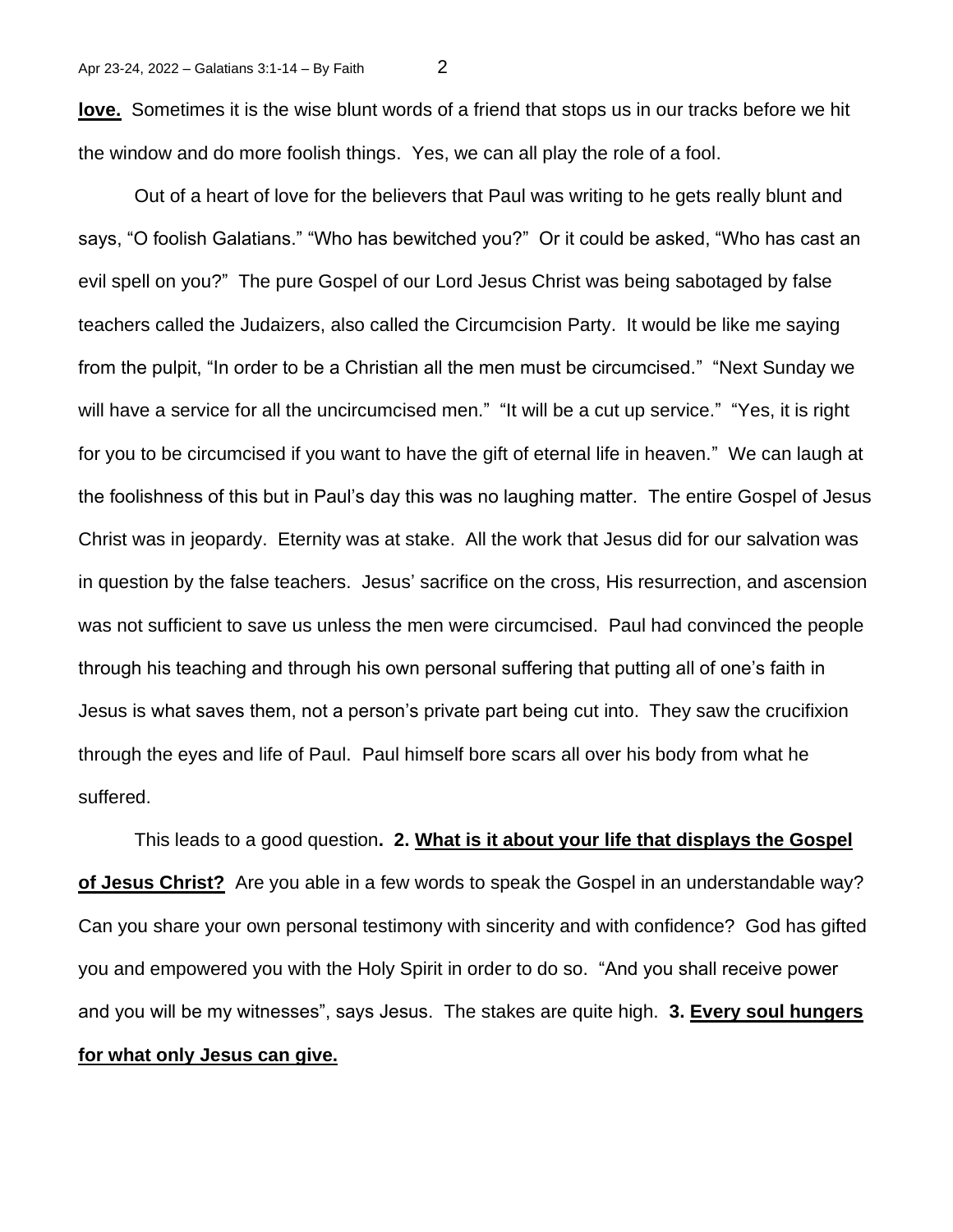Friends, please hear what I am about to say. **4. Faith is absolute assurance and certainty that God is who He says he is. Hebrews 11:1 (NLT2) "** <sup>1</sup>Faith is the confidence that what we hope for will actually happen; it gives us assurance about things we cannot see." Jesus took care of everything on the cross. In your last moments on this earth, it is your faith in Christ that puts you at ease. One's faith in God means every day we have God's help, power, and strength, to see us through the day with an inner strength straight from God. We cannot conjure up faith or belief or trust in God on our own with our own human strength or flesh. Faith is a gift from God. In your worst day ever, there is something inside of you that knows and feels God is going to see you through. It is called faith. **5. It is God who creates faith inside of you as you hear His word and believe it.** "Faith cometh by hearing, the hearing of the Word of God," Paul tells us in Romans.

*<sup>2</sup>Let me ask you only this: Did you receive the Spirit by works of the law or by hearing with faith? <sup>3</sup>Are you so foolish? Having begun by the Spirit, are you now being perfected by the flesh? <sup>4</sup>Did you suffer so many things in vain - if indeed it was in vain? <sup>5</sup>Does he who supplies the Spirit to you and works miracles among you do so by works of the law, or by hearing with faith - 6 just as Abraham "believed God, and it was counted to him as righteousness"?*

Abraham was up in years. God came to Abraham and spoke to him. How Abraham heard the word of God I do not know. God spoke to Abraham. Abraham believed what God said to be true. Abraham believed. Abraham's soul was saved for all eternity by putting the faith God created inside of him toward God. God told Abraham that through his family line the Messiah would be born, and all the nations would be blessed. The blood of Jesus that covers our sins covered the sins of Abraham. Jesus took upon himself the sins of Abraham on the cross and gave to Abraham His perfect righteousness. **6. Salvation is never by works. It is always by grace through faith. 7. This is the completed work of Jesus, taking our sins**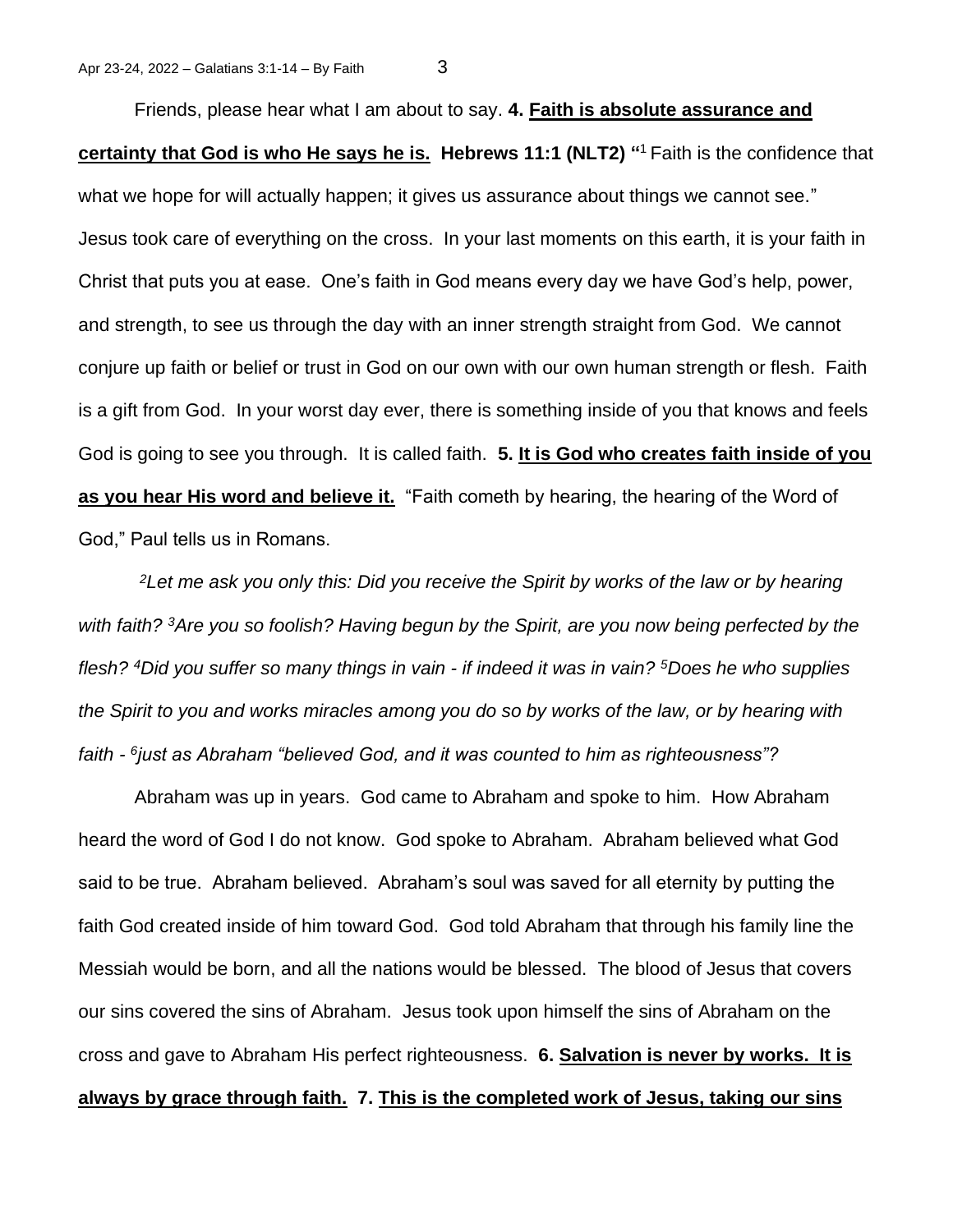## **and giving to us his righteousness. The blood of Jesus covers the Old Testament believers as it does ours.**

*<sup>7</sup>Know then that it is those of faith who are the sons and daughters of Abraham. <sup>8</sup>And the Scripture, foreseeing that God would justify the Gentiles by faith, preached the gospel beforehand to Abraham, saying, "In you shall all the nations be blessed."* 

The Bible calls Abraham the father of the faith. The Bible calls us children of Abraham. When we get to heaven, please thank Abraham for accepting the Word of the Lord and not rejecting it. He is considered the father of all who believe.

*<sup>9</sup>So then, those who are of faith are blessed along with Abraham, the man of faith. <sup>10</sup>For all who rely on works of the law are under a curse; for it is written, "Cursed be everyone who does not abide by all things written in the Book of the Law, and do them."* Paul is stating the Gospel so the church in Galatia can be corrected where it is in error.

*<sup>11</sup>Now it is evident that no one is justified before God by the law, for "The righteous shall live by faith."* We do not come to an understanding of the Gospel in the same way. God is the one who saves us but our paths to understanding are often quite different. When Luther read, "the righteous shall live by faith," he felt as if he left this earth and entered paradise and was reborn. The power of the Gospel saved him as he came to understand the true meaning of these words, "The righteous or the just, shall life by faith." God always used the Word to birth faith inside of us but the verse that leads you to Christ may not be the verse that God uses to create faith in another person.

*" <sup>12</sup>But the law is not of faith, rather "The one who does them shall live by them." <sup>13</sup> Christ redeemed us from the curse of the law by becoming a curse for us - for it is written, "Cursed is everyone who is hanged on a tree - <sup>14</sup>so that in Christ Jesus the blessing of Abraham might come to the Gentiles, so that we might receive the promised Spirit through faith."*